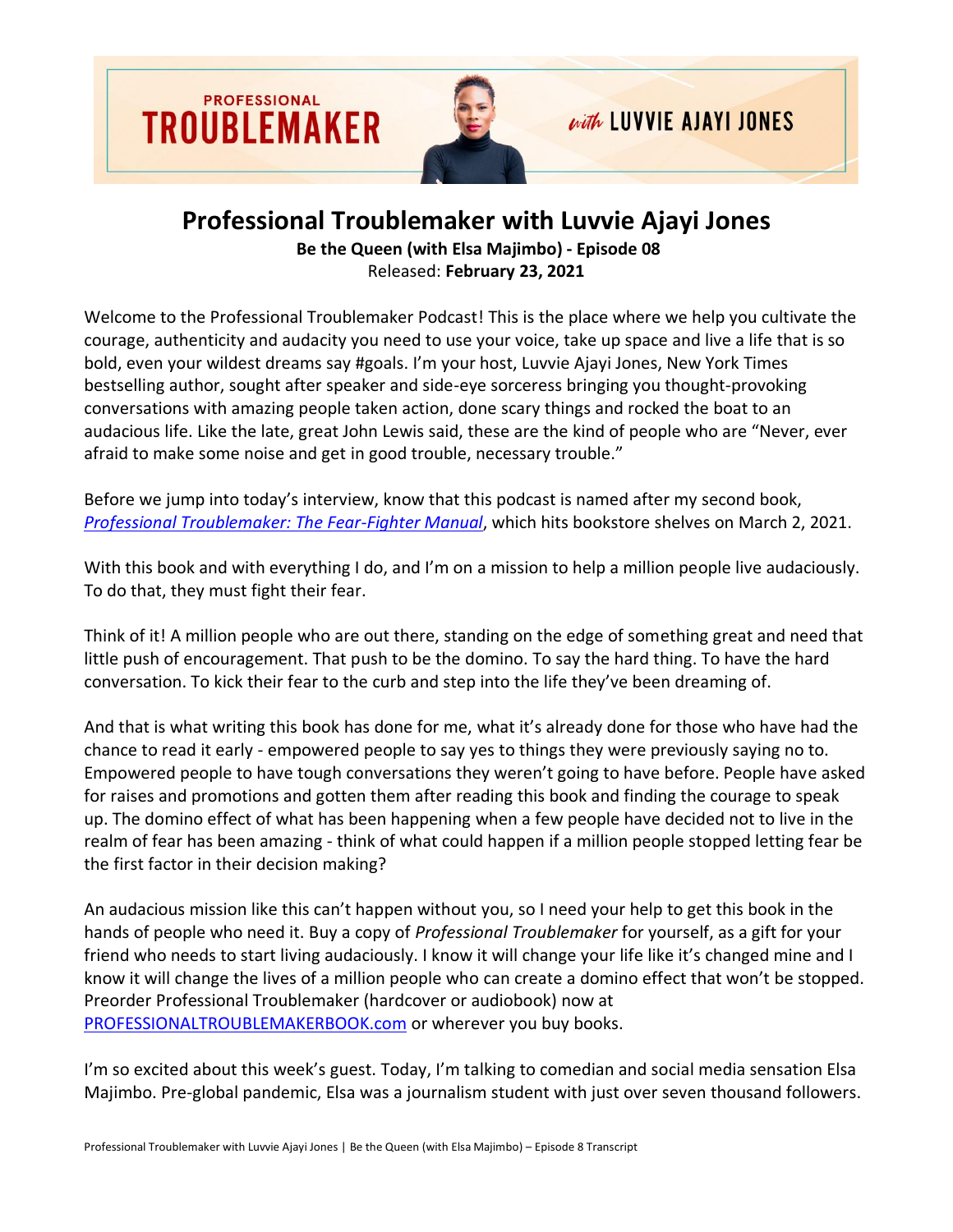Fast forward a few viral videos later, and Elsa is out here with a [Fenty](https://www.10magazine.com/womenswear/rihanna-fenty-launch-catwalk-to-street/) endorsement and major corporate partnerships, her own ASMR song about snacks on Apple Music and Spotify and millions of people around the world waiting for her to drop her next video.

Elsa is making her voice heard through her comedy, which is amazing. And she's one of those people who was born to speak out in the world - which is why you might be surprised to hear her talk about how she's actually shy and quite reserved. But her sense of abundance and gratitude and joy for everything she has the opportunity to do right now is infectious and such an example of what is possible if we feel the fear and start doing the thing we want to do regardless.

## Conversation with Elsa Majimbo

| LUVVIE      | Excited to have you on. Elsa, what's going on?                                                                                                                                                                                                                                                                                                                                                                                                                                                                                                                                                                                                                                               |
|-------------|----------------------------------------------------------------------------------------------------------------------------------------------------------------------------------------------------------------------------------------------------------------------------------------------------------------------------------------------------------------------------------------------------------------------------------------------------------------------------------------------------------------------------------------------------------------------------------------------------------------------------------------------------------------------------------------------|
| <b>ELSA</b> | I'm excited to be here. I'm really happy to be here.                                                                                                                                                                                                                                                                                                                                                                                                                                                                                                                                                                                                                                         |
| LUVVIE      | So the first thing I always want to know whenever people are on when you were little, four or<br>five, what did you want to be when you were growing up?                                                                                                                                                                                                                                                                                                                                                                                                                                                                                                                                     |
| <b>ELSA</b> | I just wanted to be friends. When I was small I just wanted to be friends with Rihanna. Can you<br>imagine? I know, I am telling you that was my actual dream, that's all. I would just see her on TV,<br>and Pon de Replay would play on the TV all the time. And we used to have the show called the<br>BEAT, I would run home because that's the first song that would play, and I never wanted to<br>miss it. So, I would run home to watch it, and I'll just be like, and I just be like, in my dreams. It<br>was just amazing for me. It's quite insane to think about it now, but that's what I wanted to be.<br>It was either that or a policewoman. So, I also wanted to be police- |
| LUVVIE      | So why policewoman?                                                                                                                                                                                                                                                                                                                                                                                                                                                                                                                                                                                                                                                                          |
| <b>ELSA</b> | They had guns. That seemed a good [inaudible 00:02:56].                                                                                                                                                                                                                                                                                                                                                                                                                                                                                                                                                                                                                                      |
| LUVVIE      | And you were like, "Okay, I want to be that." Okay, so we're actually  I'm talking to Elsa right<br>now, a few minutes after Elsa just finished talking to Rihanna. Because she is making her dreams<br>come true every day, so she was freaking out when she came on.                                                                                                                                                                                                                                                                                                                                                                                                                       |
| <b>ELSA</b> | Just freaking out. Texting  I was picking my phone and I was texting Rihanna Robyn Fenty.                                                                                                                                                                                                                                                                                                                                                                                                                                                                                                                                                                                                    |
| LUVVIE      | Hey, look at her life. See your life.                                                                                                                                                                                                                                                                                                                                                                                                                                                                                                                                                                                                                                                        |
| <b>ELSA</b> | I cannot be touched.                                                                                                                                                                                                                                                                                                                                                                                                                                                                                                                                                                                                                                                                         |
| LUVVIE      | Look, already people can't tell Elsa shit. Now you really can't tell her shit.                                                                                                                                                                                                                                                                                                                                                                                                                                                                                                                                                                                                               |
| <b>ELSA</b> | Now, you can't tell me shit. No.                                                                                                                                                                                                                                                                                                                                                                                                                                                                                                                                                                                                                                                             |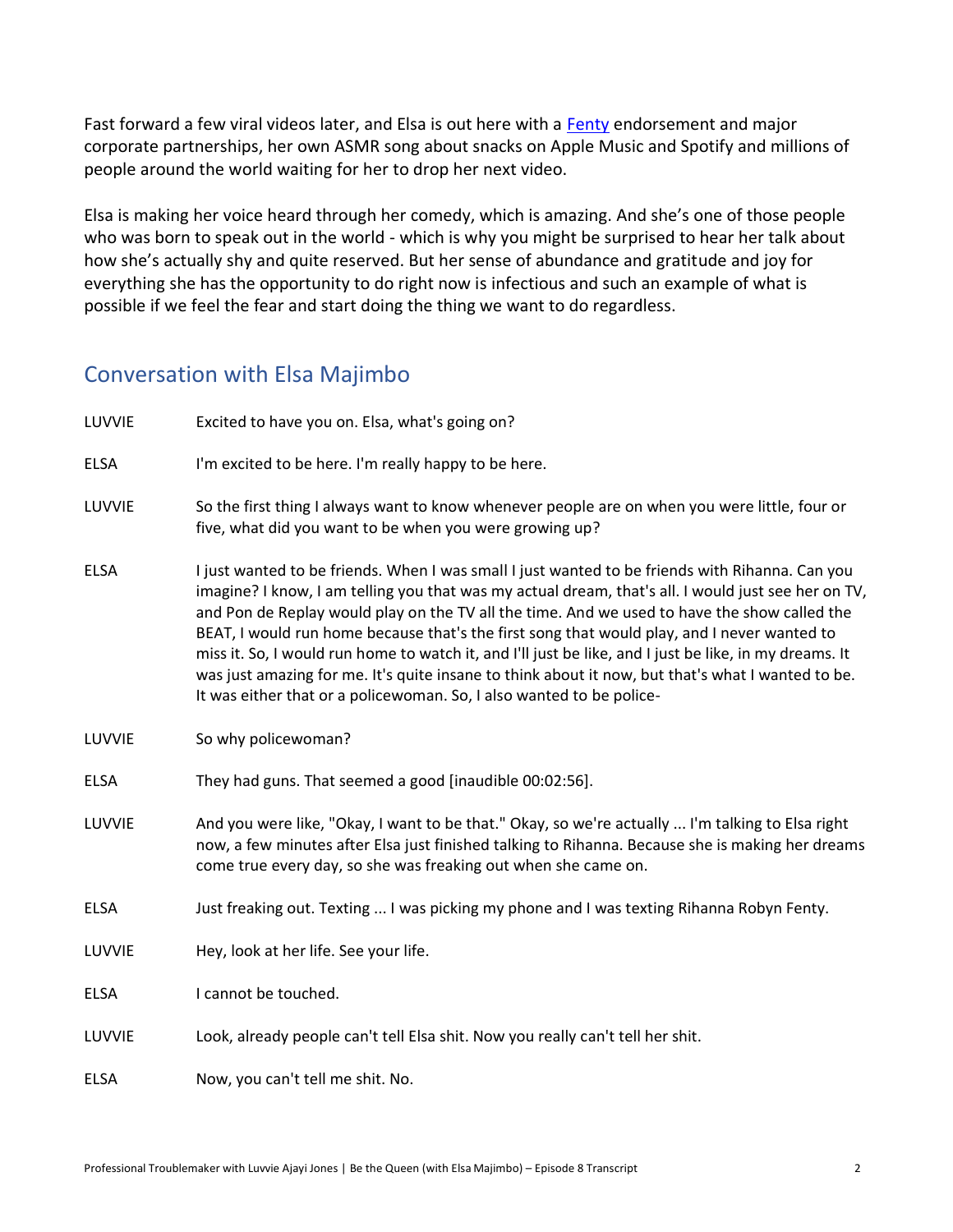| LUVVIE      | Tell them, tell the people they can't talk to you. They can't even look at you.                                                                                                                                                                                                                                                                                                                                                                                  |
|-------------|------------------------------------------------------------------------------------------------------------------------------------------------------------------------------------------------------------------------------------------------------------------------------------------------------------------------------------------------------------------------------------------------------------------------------------------------------------------|
| <b>ELSA</b> | Today my brother was trying to look at me, I was like, "Excuse you sir, what are you trying to do?<br>Do you know who I am? Chill."                                                                                                                                                                                                                                                                                                                              |
| LUVVIE      | Lord have mercy. I am pleased to hear. So you, of course, know I'm a Nigerian? You know, I've<br>been to Kenya one time, Nairobi. I came in 2015. Love  I'm obsessed with Kenyan tea, KETEPA.                                                                                                                                                                                                                                                                    |
| <b>ELSA</b> | Ah, the best.                                                                                                                                                                                                                                                                                                                                                                                                                                                    |
| LUVVIE      | I've tried Kericho Gold too, but KETEPA is my thing. I have my whole [crosstalk 00:04:21]                                                                                                                                                                                                                                                                                                                                                                        |
| <b>ELSA</b> | KETEPA wins. I love Kericho Gold, so we are fighting on that.                                                                                                                                                                                                                                                                                                                                                                                                    |
| LUVVIE      | We're fighting? We're beefing on it? I ordered Kericho Gold one time, one time and I was like,<br>"Ah, it doesn't measure up to KETEPA. It doesn't really measure up." It didn't measure up for<br>me. It didn't. Oh my goodness. So then what were you like when you were little? Were you<br>opinionated? Were you shy? What were you like?                                                                                                                    |
| <b>ELSA</b> | Oh, I was very opinionated. I was very opinionated. I was very hyper. I think I just  I saw<br>through so many things. Now that I think about it, it's very, very creepy, but I saw through things<br>people my age didn't see. I would see parents dropping off their kids going to work, coming back<br>picking up their kids going home. And that was basically their life.                                                                                   |
|             | And I remember saying, "Oh, geez " I was like "Jesus, please never let this be me." And the<br>thing is that it was always the women, it was always the women. I always saw men doing<br>whatever they want, whatever they wanted. They would go out, they would have fun, they<br>would have friends. Women, no, they would come to school, pick their kids, go to work. Some of<br>them would be housewives, and that's just where their life revolves around. |
|             | And I just  some of them seemed happy with it, but most didn't and I was like, "Oh, God never<br>want that to be me." And I just found self love at a very young, young age. I would look  I<br>remember being in the fourth grade, and just looking at myself in the mirror and being like, "Oh,<br>you are stunning. You are stunning."                                                                                                                        |
|             | High school almost drained that from you, almost, but they did not succeed. They did not<br>succeed. I got them before they got me. So, I think for me growing up, it was mostly filled with<br>confidence, and seeing through people and seeing through society and just wanting to read<br>between the lines, and thinking about having a big and very rich future. I was like, "You're going<br>to be rich no matter what."                                   |
| LUVVIE      | So, you were literally this  you just like, "I'm untouchable," from the time you were little?                                                                                                                                                                                                                                                                                                                                                                    |
| <b>ELSA</b> | From the get go. It started when I was small. This is not new to me, it's not new things to me.<br>This was from the get go, from the very beginning, just like that.                                                                                                                                                                                                                                                                                            |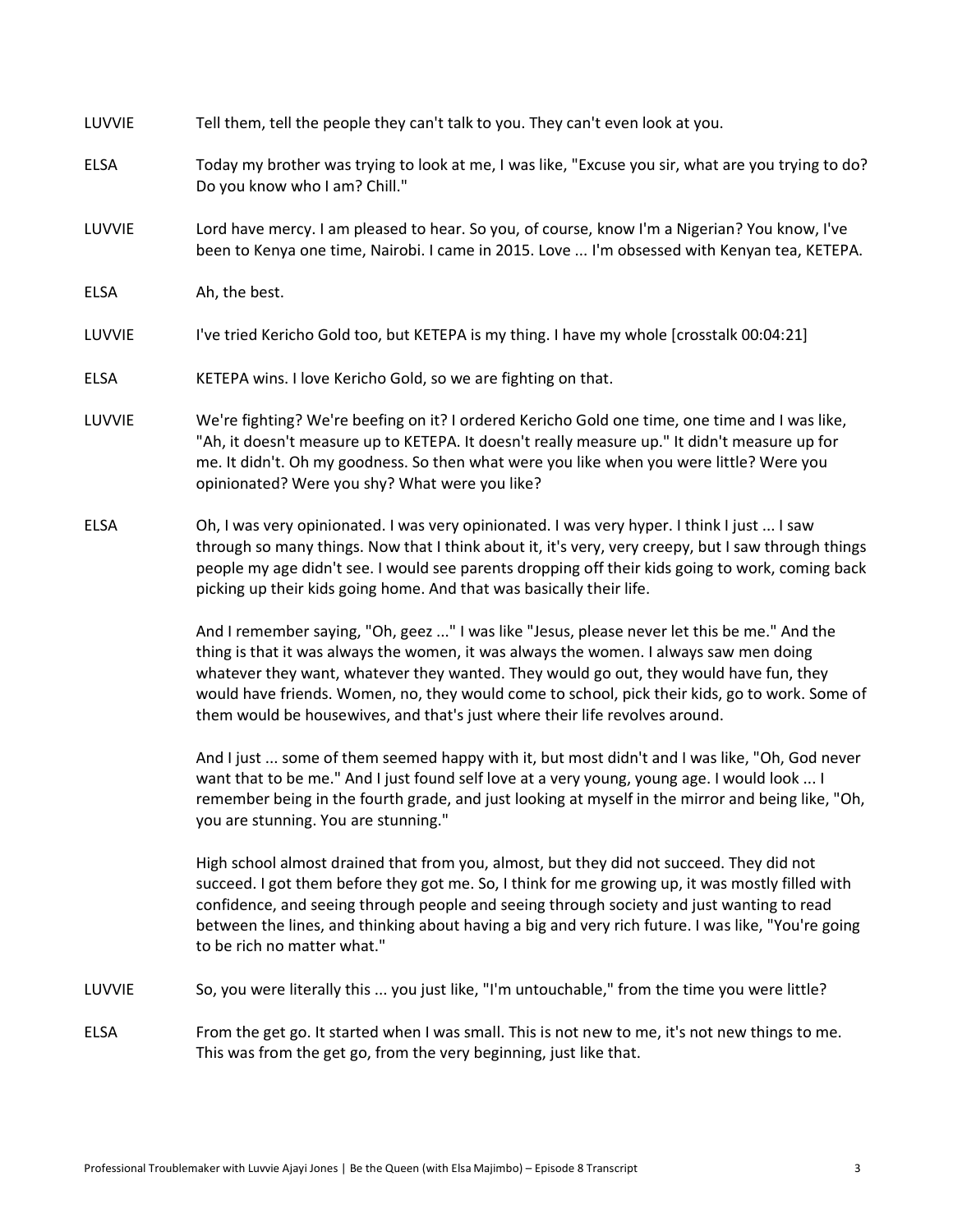- LUVVIE I love that. I love hearing that, because a lot of times people are like, "Oh yeah, when I was little ..." I love hearing that. You're like, "No, no, I've been this."
- ELSA I was always like that. It's because when I grew up there was so many of the things I just saw I thought were absolutely insane. I saw patriarchy, I saw chauvinism, I saw colorism, I saw racism. I just used to see it and many people would ignore it, then I'd be like, "No, this is crazy. Are you guys not seeing? This is insane." So, I think it's because of my family, they're always on toes.
- LUVVIE So, how did your parents encourage that in you?
- ELSA First of all ... You know, most of the women, as I said, it's very chauvinistic. So, most of the women, they would even give up their careers to raise the kids, or most people would tell me, "Oh, I've never seen my dad in the kitchen." I was like, "What?" I was like, "That's crazy." My dad would cook for us all the time. My dad was very busy and he would be at work all the time. But my dad ... I didn't think hanging out with my dad was a favor. I was like, "That's your duty. That's what's up." Like, "You, that's what you need to do." And other people just thought their dad hanging out with them was him doing them a favor. I was like, "That's crazy."

And my dad never puts my mom down or undermine my mom. They raised us in a way where they seemed equal in everyday decision making, in raising us, in doing the house chores, in everything. So that's just how I ended up seeing things and even like my dad, he always showed me racism and colourism. It's just like bullshit. And just being able to grow up in with such strong parents who know what's up and would show you what's up, not only in how they talk, but how they walk. That's very important. And that's what made me, me today.

- LUVVIE That's such a gift. That is such a gift. My goodness, that is such a gift. Because yes, I understand how patriarchy in a lot of our societies, like growing up in Nigeria, I saw that play out. But I'm a product of strong women too who would like, "I'm not taking that. Not here for that, not at all." And it really does put you in a position that lets you walk into the world like, "I don't have to deal with any of this."
- ELSA True. True. I don't have time for this. You just walk into the world so different, it's amazing.
- LUVVIE You have a younger, older brother?
- ELSA I have a younger brother, older brother, older sister.
- LUVVIE Oh, so there's four of you. So okay. How'd you grew up in the house like job, play all the time? I was a Disney kid. I never rode bikes, nobody taught me how to ride a bike. Because I was watching Disney all the time.
- ELSA For us, it was very ... Oh, we fought so much.

LUVVIE Of course, you have to.

ELSA You know how it is with siblings, jeez, everything. Remotes, everything. Everything, food, they steal your food, they steal your clothes, argh. Having siblings is insane. "Who's going to wash the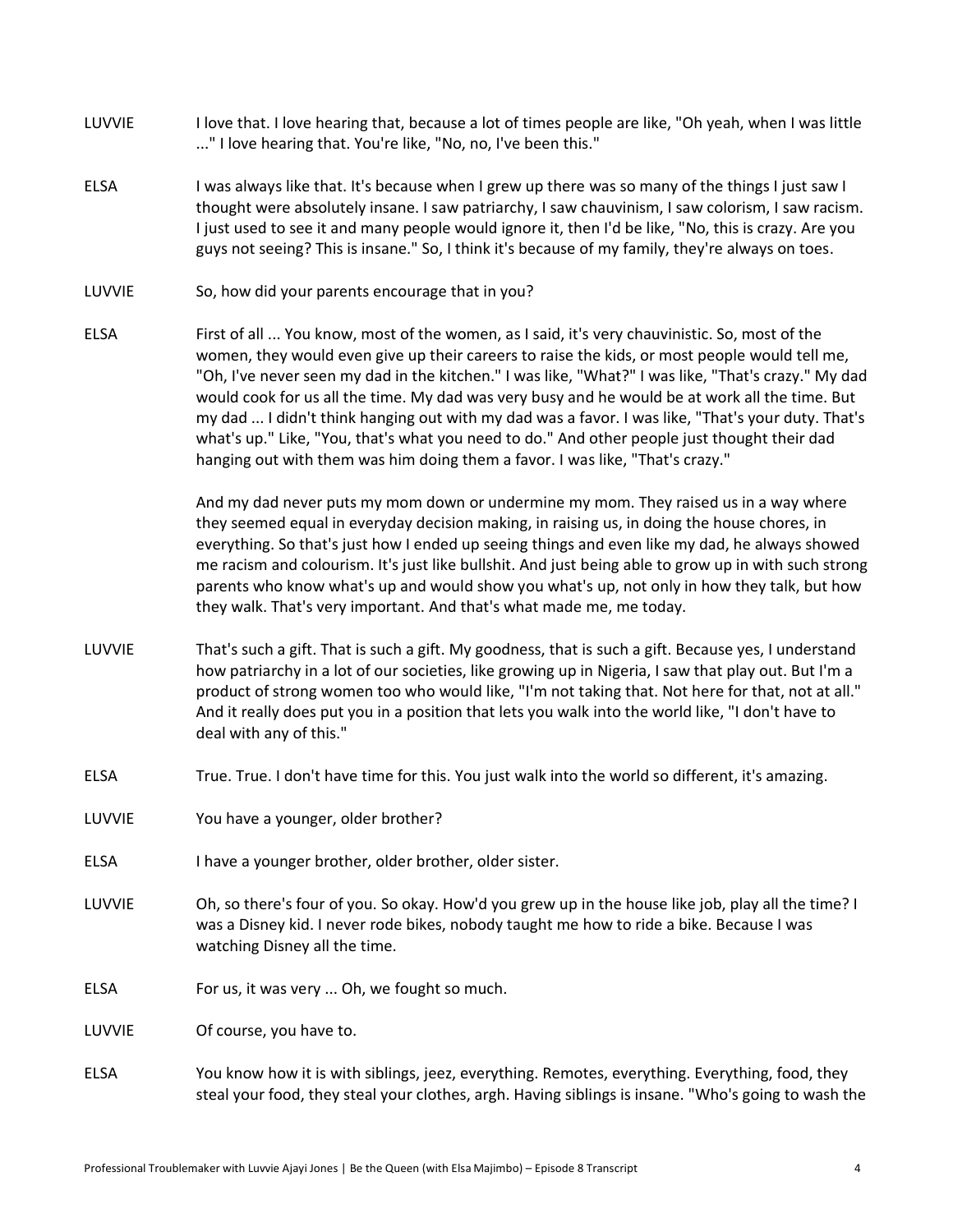dishes today? I did it yesterday. Today is your day." It's crazy. We fought so much. But we also grew up very, I think very close and loving. Me and my sister we would fight all the time. But she's the person who I always told my secrets because I knew she never judge. No matter what I do, she would never judge me. I can do them with illegal thing ever, and she will actually come with me to cover it up.

LUVVIE As she should.

ELSA As she would [crosstalk 00:11:05] Ah, she should? She should?

- ELSA She's always been there for me. I spent some time ... She hates sharing her bed. But sometimes we just sit up and if I had to talk about something, I would just be in the bed together and watch a movie. And I would sleep there even though she hated people. So she was always there for me. My bigger brother. He's very ... He's a very chilled guy. Rachel very reserved. My smaller brother, he likes to ... Like "What happens, happens?" He likes me because now I'm able to make money. So, he can feed off that. The reason now I'm his favorite sibling.
- LUVVIE Look, as it should be. As it shouldn't be. You're like, "Listen, it should be."
- ELSA I'm okay.
- LUVVIE He's like, "My sister is famous. My sister is famous. Okay?" So one of the things people don't actually believe sometimes that you say is that you are a chess champion. A 15 times chess champion. And people think you're kidding. And that is like, that's got to be aggravating.
- ELSA People always think I'm joking. The thing is, I'm a chess champion. I'm also really good at math. And for me it's just ... This I love challenges, I love puzzles. And for me those two they're just aargh. That's okay to me. I love that. And I did so well. And when I say this, people always think I'm joking. They always think I'm joking. No one ever believes me. No one ever believes. I literally brought out the medals and the trophies and everyone was like, "Nah-"
- LUVVIE Well, let's kill it. Let's kill it all. I want to know exactly how did you get started in chess? Because chess is a game that I actually have a hard time playing. I cannot. I can't understand. It's just, I'd be over here. I'm also terrible at math, but so yeah. Tell us, how did you get started in chess and became this champion?
- ELSA It was this when I moved schools, I didn't have a lot of transcripts in high school. And that's the age everyone is just annoying. So I was 14, I had moved schools. I didn't have a lot of friends. Then I saw people when I was walking around one day during the clubs, because we used to have clubs period. I didn't have a club. I did not want a club.

So I just used to walk around the school and look at the birds. So one day as I was queuing across the swimming pool area, there were people playing chess in the corner. I was like, "Oh, what's this?" So one of the ... Excuse me. One of the girls was like, "This is chess." I was like,

LUVVIE Come on. Yes.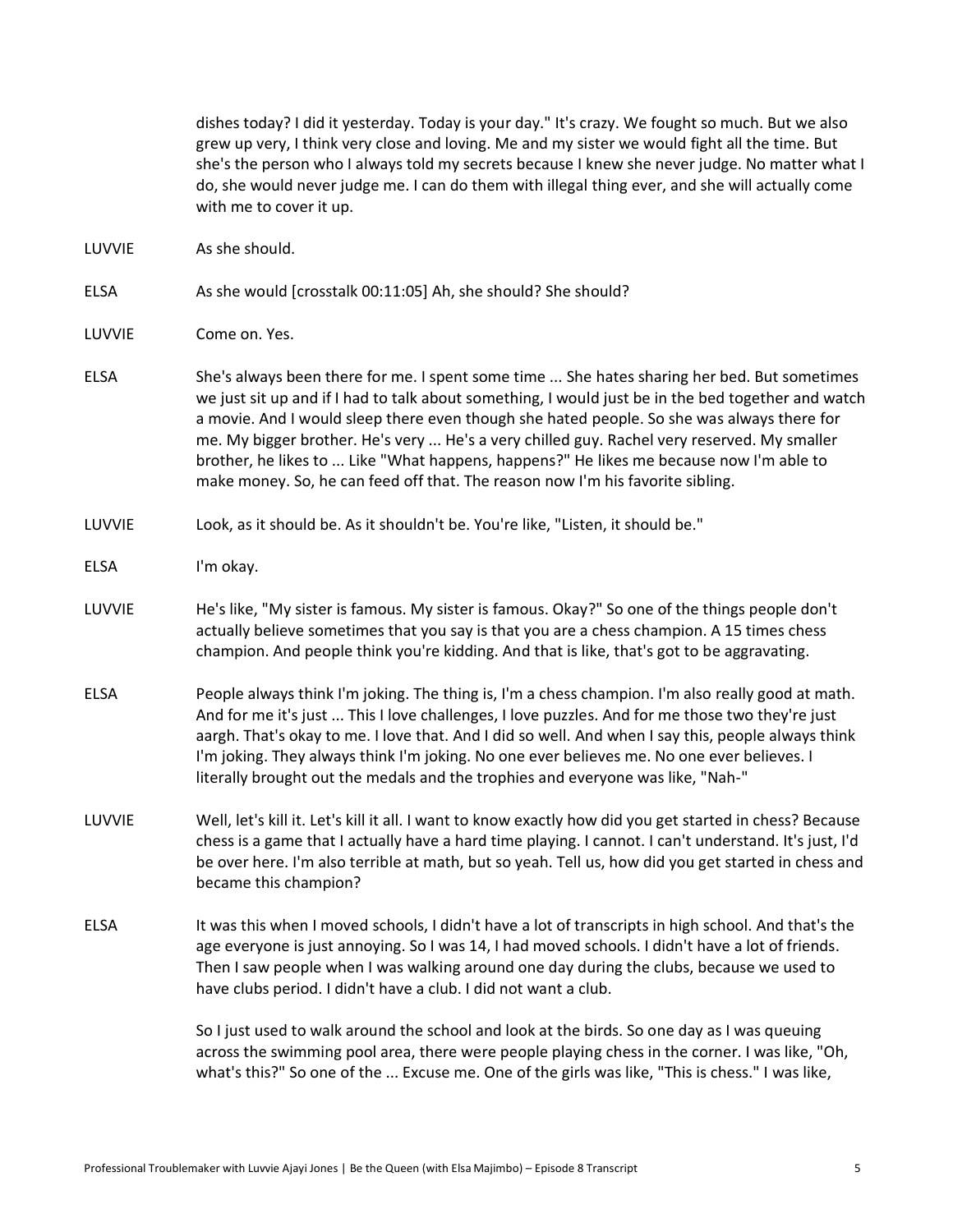|             | "What?" Then they're like, "It's too complicated. You'll never get it." I was like, "Okay." I was<br>like, "Okay." I was like, "Now that you say that, watch me-"                                                                                                                                                                                                                                                                                                                                                                                                                                                                                                                                        |
|-------------|----------------------------------------------------------------------------------------------------------------------------------------------------------------------------------------------------------------------------------------------------------------------------------------------------------------------------------------------------------------------------------------------------------------------------------------------------------------------------------------------------------------------------------------------------------------------------------------------------------------------------------------------------------------------------------------------------------|
| LUVVIE      | Watch me-                                                                                                                                                                                                                                                                                                                                                                                                                                                                                                                                                                                                                                                                                                |
| <b>ELSA</b> | "Watch me do it. I was going to mind my own business, but watch me"                                                                                                                                                                                                                                                                                                                                                                                                                                                                                                                                                                                                                                      |
| LUVVIE      | Correct.                                                                                                                                                                                                                                                                                                                                                                                                                                                                                                                                                                                                                                                                                                 |
| <b>ELSA</b> | So I went to the coach, and I was like, "Hey, teach me how to play this." And he was like, "Okay,<br>cool." And he taught me, in a few months, I was able to beat her. In about a year I was able to<br>beat the whole school.                                                                                                                                                                                                                                                                                                                                                                                                                                                                           |
| LUVVIE      | Ah, revenge is sweet.                                                                                                                                                                                                                                                                                                                                                                                                                                                                                                                                                                                                                                                                                    |
| ELSA        | It's wow, just Mwaah!                                                                                                                                                                                                                                                                                                                                                                                                                                                                                                                                                                                                                                                                                    |
| LUVVIE      | It's just sweet. Just come back and just like kill of all. Wow. So that was the first championship<br>that you won?                                                                                                                                                                                                                                                                                                                                                                                                                                                                                                                                                                                      |
| <b>ELSA</b> | I think the first championship I won was the nationals. And it was very, I was doing it very<br>quickly. I was playing very quickly so I almost lost. And the thing with chess is if your opponent<br>messes up that's the end. One screw up. So if you screw up, it's over for you unless I screw up.<br>So I was playing so quickly, so I wasn't watching how my pieces are moving. And I almost lost<br>because of that. Then she messed up once. I was like, "Ah," I was like, "This is it." Later I was<br>like, "Checkmate, I win, you lose. I'm going to play the next level, you're not, bam." And that was<br>just, that was amazing. That was in nationals and I felt amazing. I felt so good. |
| LUVVIE      | And now you have 15 medals and trophies?                                                                                                                                                                                                                                                                                                                                                                                                                                                                                                                                                                                                                                                                 |
| <b>ELSA</b> | Now I have 15 medals and trophies.                                                                                                                                                                                                                                                                                                                                                                                                                                                                                                                                                                                                                                                                       |
| LUVVIE      | Do you think chess has taught you how to move through life?                                                                                                                                                                                                                                                                                                                                                                                                                                                                                                                                                                                                                                              |
| <b>ELSA</b> | It definitely has. I feel like every life is just like chess. Once you mess up, it takes  Especially if<br>you mess up hugely, it takes quite a bit to redeem yourself just like chess. They are the pawns.<br>So the pawns are the small ones. If you mess up with a pawn, it's not that big of a deal, consists<br>one pawn. But if you lose your queen, that's like an 80% chance you're going to lose. A clean,<br>like that one it's horrible, it's horrifying. So is just like chess you have to be very precise where<br>you move. You have to be very strategic with everything you do. And also just to be like                                                                                 |
|             | With chess, it depends on the pieces protecting other pieces. That's the only way they survive.<br>So even as people, it depends on who's protecting you? Who's behind you? Who's your rock?<br>Who's your steel? Who you can rely on and you just need to know that you can't always rely on<br>your  You can be strong enough, but even the queen can't survive alone. There is always need<br>to have someone, even if it's just a small pawn. Because sometimes the pawn protects the                                                                                                                                                                                                                |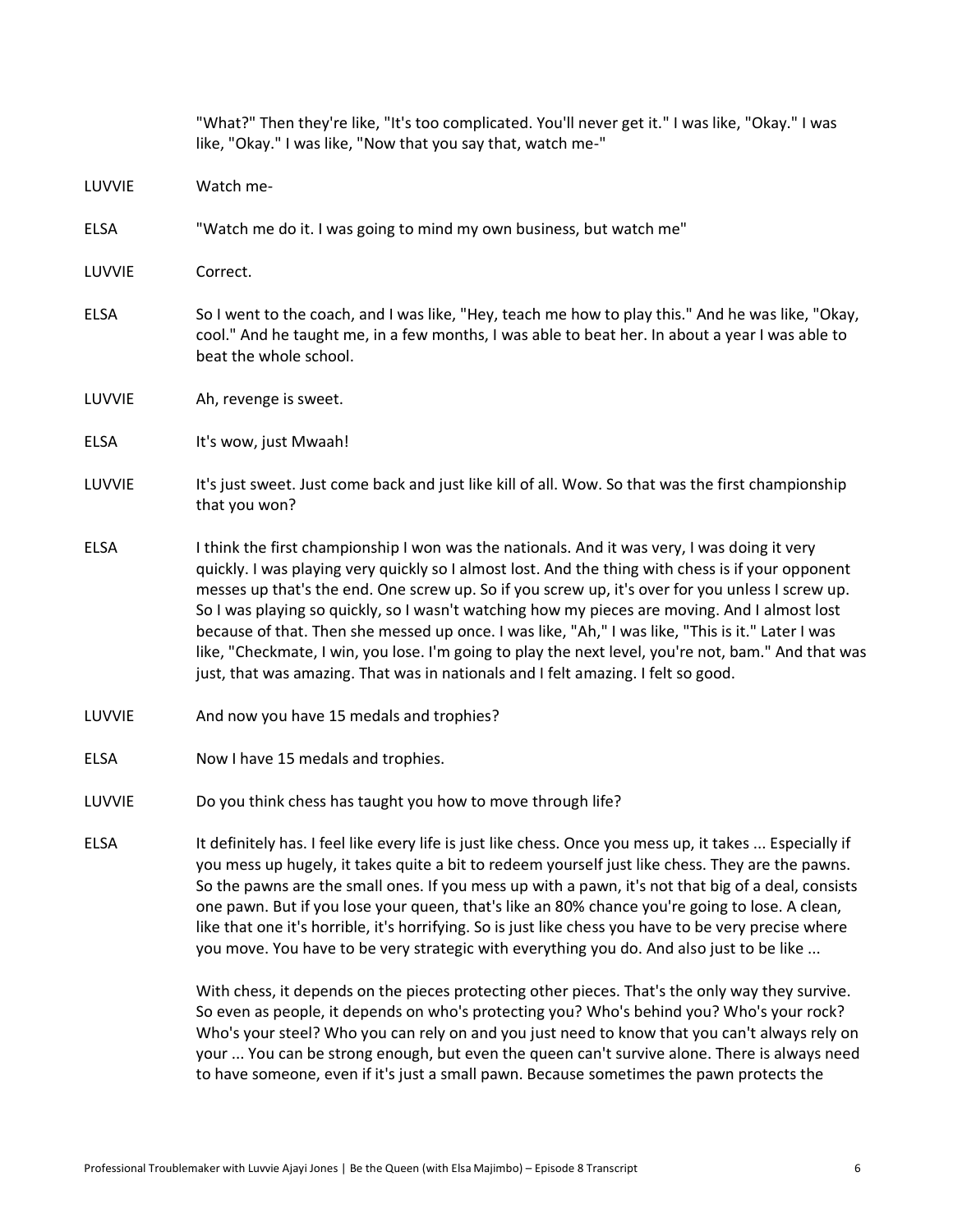|             | queen. Even if it's a pawn, which is protecting you, you just need that small anchor and just<br>move, good move quietly and at the end of the day, so checkmate.                                                                                                                                                                                                                                                                                                                                                                                                                                                                         |
|-------------|-------------------------------------------------------------------------------------------------------------------------------------------------------------------------------------------------------------------------------------------------------------------------------------------------------------------------------------------------------------------------------------------------------------------------------------------------------------------------------------------------------------------------------------------------------------------------------------------------------------------------------------------|
| LUVVIE      | So you're the queen on the board right now?                                                                                                                                                                                                                                                                                                                                                                                                                                                                                                                                                                                               |
| <b>ELSA</b> | Yeah, I'm the queen on board.                                                                                                                                                                                                                                                                                                                                                                                                                                                                                                                                                                                                             |
| LUVVIE      | Yo. Like this last year has been wild for you. I don't remember the first video of yours that I saw.<br>But what was the video that went viral for you that put you on everybody's radar?                                                                                                                                                                                                                                                                                                                                                                                                                                                 |
| <b>ELSA</b> | I think the video that put me into the American market, the first one is Fenty. The Fenty, the<br>company I did with Fenty. That one-                                                                                                                                                                                                                                                                                                                                                                                                                                                                                                     |
| LUVVIE      | Yes.                                                                                                                                                                                                                                                                                                                                                                                                                                                                                                                                                                                                                                      |
| <b>ELSA</b> | Yeah, that one definitely put me in the American market. And before America wasn't in my top<br>countries, now it's my very top country. We have 32% of my audience and it grows every single<br>day. It's absolutely insane. My top cities, New York America it's gone to the roof. But I feel like<br>the one that went viral, with everyone is, it's a pandemic.                                                                                                                                                                                                                                                                       |
| LUVVIE      | It's a pandemic.                                                                                                                                                                                                                                                                                                                                                                                                                                                                                                                                                                                                                          |
| <b>ELSA</b> | I would have come to see you, but it's a pandemic.                                                                                                                                                                                                                                                                                                                                                                                                                                                                                                                                                                                        |
| LUVVIE      | And what made you start doing that? Because before last year, when did you actually start<br>doing content creating?                                                                                                                                                                                                                                                                                                                                                                                                                                                                                                                      |
| <b>ELSA</b> | In 2016, when I had moved schools, and I had moved schools. Came into a new school when I<br>started playing chess. So during the holidays, I didn't have a chess board at home so what did I<br>do? I made videos and the first video I made I was like, "Girl, you are absolutely hilarious. You<br>are the funniest thing right now. Yo, what's up?" So I was like, "Okay, cool." I was like, "Let me<br>post this up." I had 400 followers. Even if they unfollowed me, it's like, "Cool, whatever, I'm not<br>losing much. The difference between zero and 400 doesn't really affect me." I loved to sing. I'll<br>put it out there. |
| <b>ELSA</b> | So I put it out there for some time, and it just, to my followers grew but very, very slowly. And<br>then last year in April I made a video and everyone went crazy over it. That was just like, "Ever<br>since Corona started, we've all been locked down and I miss no one." And those words just<br>drove everyone insane and everyone was just laughing. So that's when the true trajectory<br>began.                                                                                                                                                                                                                                 |
| LUVVIE      | You remember the first major celebrity that reposted you?                                                                                                                                                                                                                                                                                                                                                                                                                                                                                                                                                                                 |
| <b>ELSA</b> | Yes, Lupita. Lupita Nyong'o.                                                                                                                                                                                                                                                                                                                                                                                                                                                                                                                                                                                                              |
| LUVVIE      | Ah, your Kenyan sister.                                                                                                                                                                                                                                                                                                                                                                                                                                                                                                                                                                                                                   |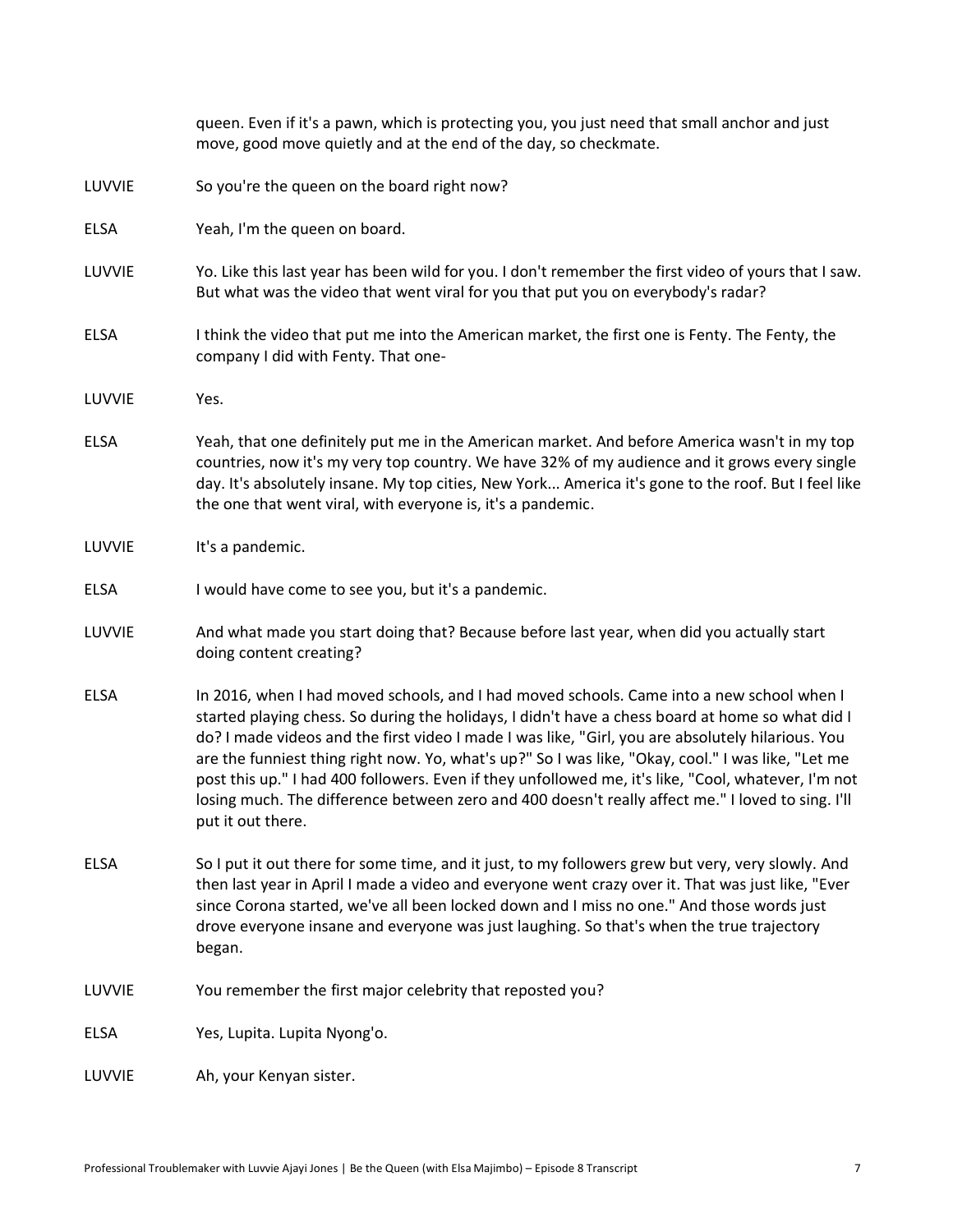| <b>ELSA</b> | When I had  My Kenyan sister. When I had about 100,000 followers, she was like, "If you don't<br>follow Elsa Majimbo, are you crazy? Go follow her right now." And she was very encouraging.<br>And till now me and her we have a very good relationship and she's someone who I feel like I<br>can most definitely rely on. If anyone in Hollywood tries to play with me, I'm just going to be<br>like, "Hey, Lupita, let me tell you what's up." And actually she is someone who will go guns<br>blazing. And she'll be like, "I heard you're trying to do something Elsa, are you crazy? I'm here<br>for her." So I feel like she's someone who's very She's always been there for me, and I feel like<br>she's someone who's still there for me and she's definitely my sister 100%. |
|-------------|------------------------------------------------------------------------------------------------------------------------------------------------------------------------------------------------------------------------------------------------------------------------------------------------------------------------------------------------------------------------------------------------------------------------------------------------------------------------------------------------------------------------------------------------------------------------------------------------------------------------------------------------------------------------------------------------------------------------------------------------------------------------------------------|
| LUVVIE      | Oh my God, that's so dope. How has your life shifted in this last year?                                                                                                                                                                                                                                                                                                                                                                                                                                                                                                                                                                                                                                                                                                                  |
| <b>ELSA</b> | Ah, Jesus, working with brands I never imagined. Speaking to people I never imagined. I never<br>ever, ever, like the brands I'm speaking to right now, what? What? Even the things I think about,<br>it's just insane. Like, right now I'm working with high, high fashion. I'm working with  I'm<br>getting into high fashion. And the brand I'm getting into high fashion with the person who<br>introduced them to me is Dua Lipa. And even saying that-                                                                                                                                                                                                                                                                                                                             |
| LUVVIE      | Wow.                                                                                                                                                                                                                                                                                                                                                                                                                                                                                                                                                                                                                                                                                                                                                                                     |
| <b>ELSA</b> | sounds insane.                                                                                                                                                                                                                                                                                                                                                                                                                                                                                                                                                                                                                                                                                                                                                                           |
| LUVVIE      | Wow.                                                                                                                                                                                                                                                                                                                                                                                                                                                                                                                                                                                                                                                                                                                                                                                     |
| <b>ELSA</b> | Yeah. And the thing is Dua Lipa is also very nice. I love Zendaya. The thing is, yesterday she<br>texted me and she was like, "Hey, I haven't spoken to you in a while. I just want to check up on<br>you. How are you?" And when I saw that, I was like, "No, this is Zendaya texting me." It's a roller<br>coaster, but I still can't believe. It will definitely take me some time.                                                                                                                                                                                                                                                                                                                                                                                                   |
| LUVVIE      | That's crazy.                                                                                                                                                                                                                                                                                                                                                                                                                                                                                                                                                                                                                                                                                                                                                                            |
| <b>ELSA</b> | Close to thinking  Yeah. And when that message came in I had just replied to Rihanna. And I<br>was like, [crosstalk 00:22:26]. After that Naomi just, you know, she had commented on my post.<br>Naomi is very supportive. She comments on all my posts. And I was like, I'm receiving all this<br>amazing support from all these amazing people. It's just insane. The brands, the people-                                                                                                                                                                                                                                                                                                                                                                                              |
| LUVVIE      | How are you even processing it? That is overwhelming in the best way. How are you processing<br>this?                                                                                                                                                                                                                                                                                                                                                                                                                                                                                                                                                                                                                                                                                    |
| <b>ELSA</b> | Let me tell you I just  At first I wanted to act very cool and be like, "Okay, yes. Dope. Okay,<br>yeah, yeah, yeah. Yo. That what's up. Okay, yeah." Oh, Chrissy Teigen. "Okay, hey, let's " And<br>I'll just try to act very cool. And then I was like, "No." So I was like, "I'm going to freak out. I'm<br>going to freak out in front of them." So even the first time I was texting Zendaya I was like, "Do<br>you know who you are? Do you know who you are?" I was like, go.                                                                                                                                                                                                                                                                                                     |
|             | So, I think I processed it to immersing it out. And the thing is, because most of the elite<br>celebrities though, also have a lot on their plate. So even things I'm very excited about and I<br>can't so in and about. I tell them everything. If tomorrow I'm having  I'm doing a collaboration                                                                                                                                                                                                                                                                                                                                                                                                                                                                                       |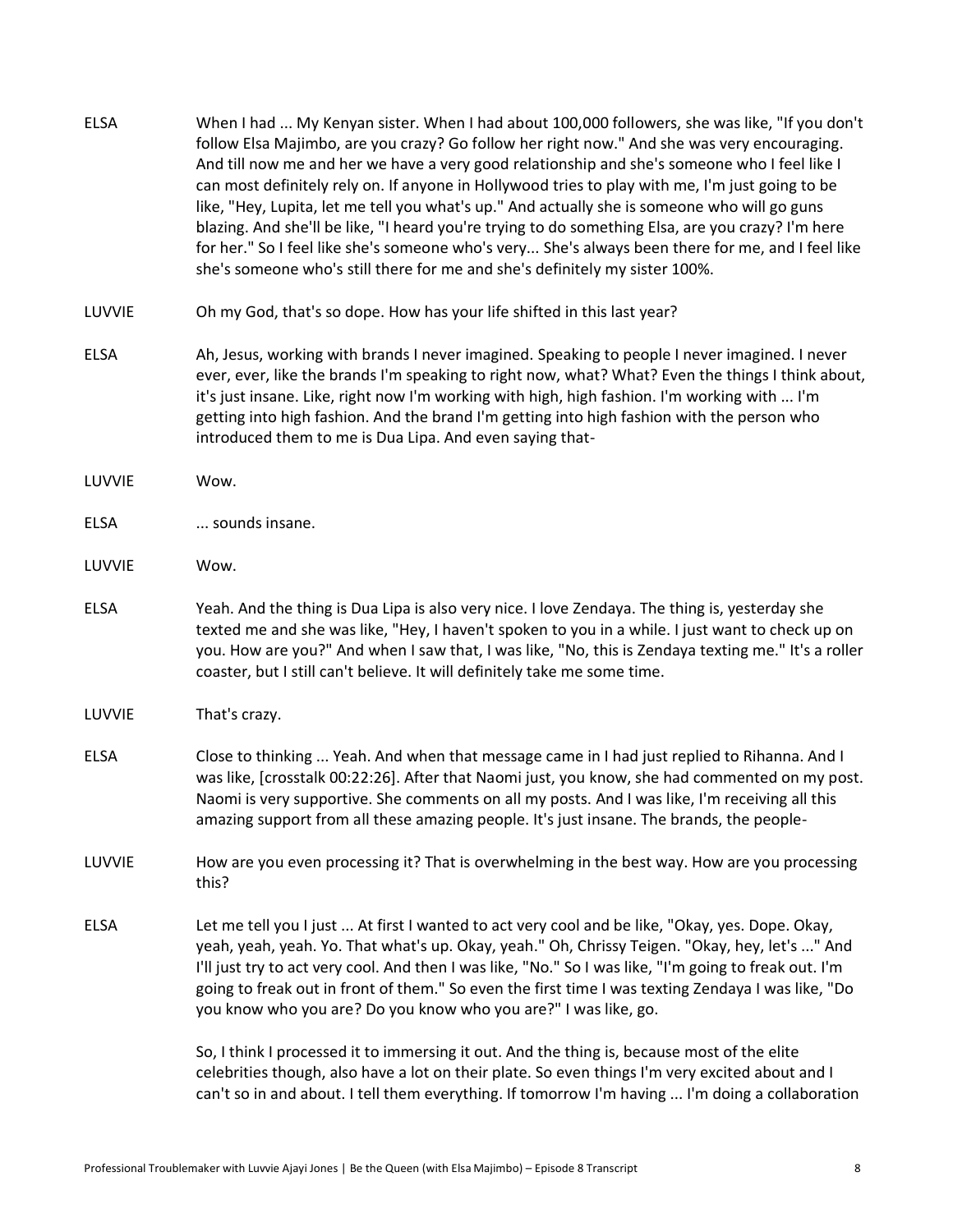|             | with Bill, and I need to meet Virgil in Paris, If it's meant to be a secret, I tell them everything.<br>And that's how I let things out. Because they have so many things on their plate. It's like, "Okay,<br>let's go for Elsa." They don't really give it a second thought. So, that's how I just process this.                                                                                                                                                                                                                                                                                                                                                                                                                  |
|-------------|-------------------------------------------------------------------------------------------------------------------------------------------------------------------------------------------------------------------------------------------------------------------------------------------------------------------------------------------------------------------------------------------------------------------------------------------------------------------------------------------------------------------------------------------------------------------------------------------------------------------------------------------------------------------------------------------------------------------------------------|
| LUVVIE      | Do you have a journal  I'm just like, "Yo." So whirlwind. I was just listening to it, I'm like, "Oh,<br>my God." Uh, I'm overwhelmed for you. I'm over here like, "Man, I don't even."                                                                                                                                                                                                                                                                                                                                                                                                                                                                                                                                              |
| <b>ELSA</b> | Grace, girl.                                                                                                                                                                                                                                                                                                                                                                                                                                                                                                                                                                                                                                                                                                                        |
| LUVVIE      | I'm like, "Cheei, mad." Me too I'm over here tell me more.                                                                                                                                                                                                                                                                                                                                                                                                                                                                                                                                                                                                                                                                          |
| <b>ELSA</b> | I used to have a journal, but I lost it. I don't even know where it went. But sometimes I just stare<br>up and I think and I'm like, "Oh, this is me. This is my life." And I just go blank for like 30 minutes.                                                                                                                                                                                                                                                                                                                                                                                                                                                                                                                    |
| LUVVIE      | As it should.                                                                                                                                                                                                                                                                                                                                                                                                                                                                                                                                                                                                                                                                                                                       |
| <b>ELSA</b> | I was like, "Jeez, As I should." It's shocking. It's shocking.                                                                                                                                                                                                                                                                                                                                                                                                                                                                                                                                                                                                                                                                      |
| LUVVIE      | This is wild. So how would you even deciding now, what you're saying yes to? What you're<br>saying no to? Is people are throwing things at you.                                                                                                                                                                                                                                                                                                                                                                                                                                                                                                                                                                                     |
| <b>ELSA</b> | Everyone is just coming, what I love most about my position and what I'm so grateful for, is that<br>I have a chance of getting to work with the best of the best. Let's say I need to work with a<br>television network, I wouldn't work with a television network that's coming up. I'll work with<br>like, Viacom that says MTV, and with Comedy Central. Those are the people that are<br>approaching me, and I'm so grateful for that. Because I don't have to go and do my research.<br>Because the things that are there that are coming towards me are already being vouched for<br>but, yes I've seen them doing during my whole life. So I'm really grateful. So I get to pick at the<br>very top of the bun. It's crazy. |
| LUVVIE      | That's amazing. You are in a position. That's why I was like, "Yo. What is Elsa  How is she even<br>functioning right now?" Because I'm like, "Uh, Lord, that is a stratosphere wise."                                                                                                                                                                                                                                                                                                                                                                                                                                                                                                                                              |
| <b>ELSA</b> | It's aargh.                                                                                                                                                                                                                                                                                                                                                                                                                                                                                                                                                                                                                                                                                                                         |
| LUVVIE      | How is your family like processing this themselves, as they're seeing you doing all these things?                                                                                                                                                                                                                                                                                                                                                                                                                                                                                                                                                                                                                                   |
| <b>ELSA</b> | Oh, my family, they make fun of me. They make fun of me about just Because if, when I was<br>texting Rihanna, Jesus. I will say this so many times. I will repeat this till 10 times. When I was<br>texting Rihanna, my dad was like, "Oh, what are you doing?" I was like, "Oh, I'm just texting Ri."<br>And then my dad would be like, "Riri?" And then they all laugh, and they die. And they're like,<br>"Look at your daughter."                                                                                                                                                                                                                                                                                               |
|             | If I'm just wearing something designer, and I'm like, "Oh, my " Sometimes I'm a diva. I'll just be<br>like "Ah here is my Dior" And my mum they'll be like "What?" And they just all laugh So they                                                                                                                                                                                                                                                                                                                                                                                                                                                                                                                                  |

like, "Ah, here is my Dior." And my mum, they'll be like, "What?" And they just all laugh. So they find it very funny. They're like, "Oh, this girl." They just ... To me, I'm just the same. Just a baby,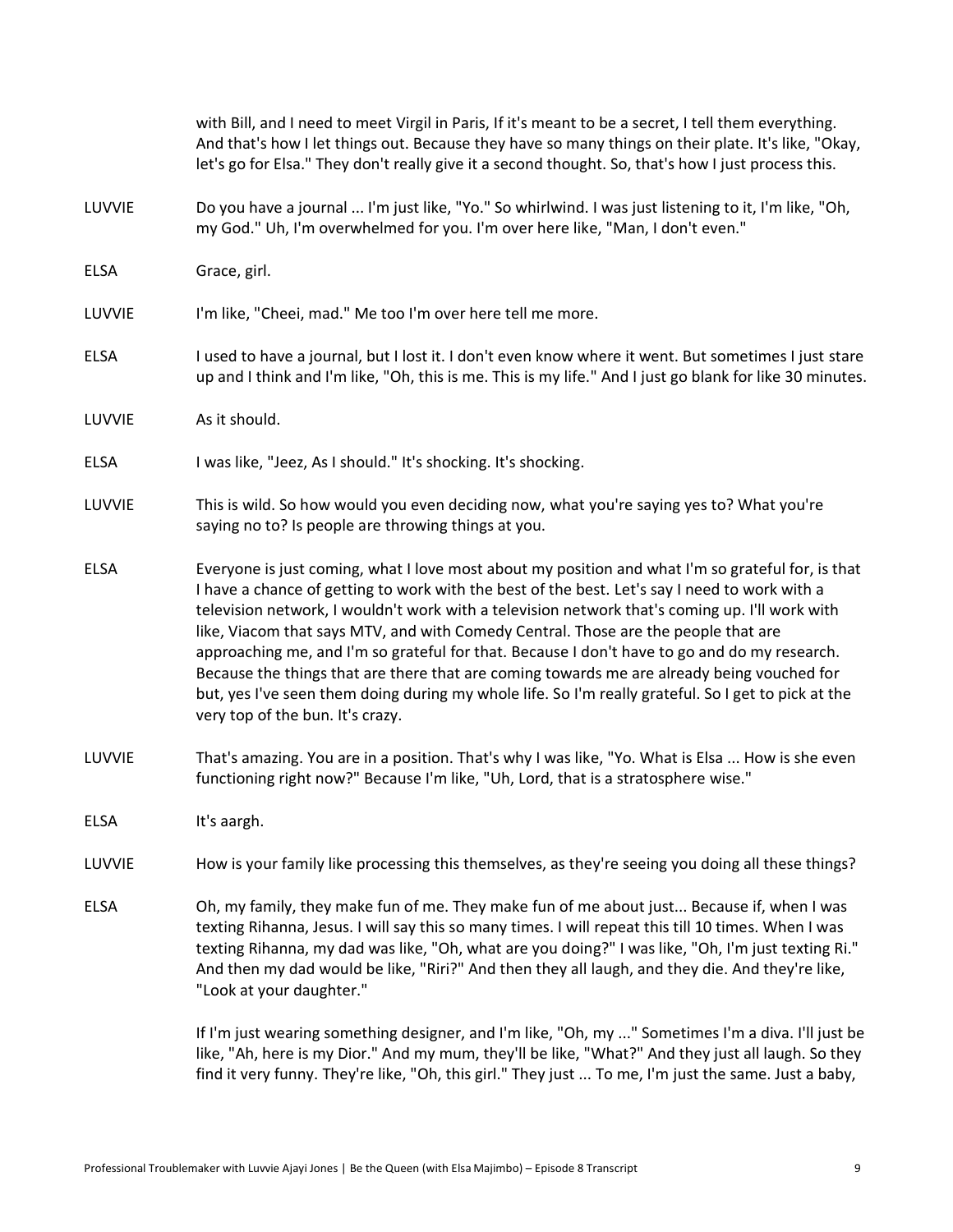|             | the same baby that I've always been. So for me changing to them, it's like  The way when a kid<br>does everything it's just funny? So for me everything I do to them is just funny and cute.                                                                                                                                                                                                                                                               |
|-------------|------------------------------------------------------------------------------------------------------------------------------------------------------------------------------------------------------------------------------------------------------------------------------------------------------------------------------------------------------------------------------------------------------------------------------------------------------------|
| LUVVIE      | Because you'll always got to have your family to keep you humble?                                                                                                                                                                                                                                                                                                                                                                                          |
| <b>ELSA</b> | Do you know I wash dishes?                                                                                                                                                                                                                                                                                                                                                                                                                                 |
| LUVVIE      | Yes.                                                                                                                                                                                                                                                                                                                                                                                                                                                       |
| <b>ELSA</b> | I wash dishes. It's not a once a week, no. I wash dishes four times a week. Family is just  Family<br>will keep you humble. They will keep you humble and they will do it by force.                                                                                                                                                                                                                                                                        |
| LUVVIE      | That's their job as the rest of the world is like, "Elsa, Elsa." They're like, "Which kind of Elsa, go<br>wash dishes?"                                                                                                                                                                                                                                                                                                                                    |
| <b>ELSA</b> | My dad will just be like, "There are dishes in the sinks, go do your job."                                                                                                                                                                                                                                                                                                                                                                                 |
| LUVVIE      | Yes, that that is important. And then what about your friends?                                                                                                                                                                                                                                                                                                                                                                                             |
| <b>ELSA</b> | Most of my friends are very  That's what I like most about my friends, is that they know that<br>everyone else is making such a big deal. Big deal as of saying, so they kind of keep things normal<br>for me. Let us do the same things we're doing just like in more private areas. And they just<br>behave the same, and I completely, completely, completely love that.                                                                                |
|             | Of course there are like a few who tried to overcompensate, they call me every day, they text<br>me every day and I was like, "You deal with it. It wasn't like this before, leave me alone." So my<br>friends have been very supportive in a way in which they don't act different, they don't change<br>the behaviors. They're not like "Oh, you're getting money. Take me for lunch." They don't do<br>that, they just [crosstalk 00:29:23] good thing. |
| LUVVIE      | Good. So with all this stuff that's dropping in your lap, what for you is like a big thing on your<br>wish list. What is this thing? What is something that you would want to see happen? Even if it's<br>I want it to be audacious of course. I know It's going to be audacious already.                                                                                                                                                                  |
| <b>ELSA</b> | I completely, completely, completely, completely love Kevin Hart and Kenya Barris. So if I could<br>act with Kevin Hart, and then it's produced and / or directed by Kenya Barris, that would be like,<br>I've done everything I need to do in this lifetime. That is a wrap. I feel like for me that's it.                                                                                                                                                |
| LUVVIE      | So get more specific. Is this a TV show? Is this a film?                                                                                                                                                                                                                                                                                                                                                                                                   |
| <b>ELSA</b> | A film, a movie. Just a very funny movie. Kevin Hart is so funny. He's so funny. He's the funny<br>short man. He's so funny, from Real Husbands of Hollywood. Do you still watch Real Husbands<br>of Hollywood?                                                                                                                                                                                                                                            |
| LUVVIE      | I watched the first episode.                                                                                                                                                                                                                                                                                                                                                                                                                               |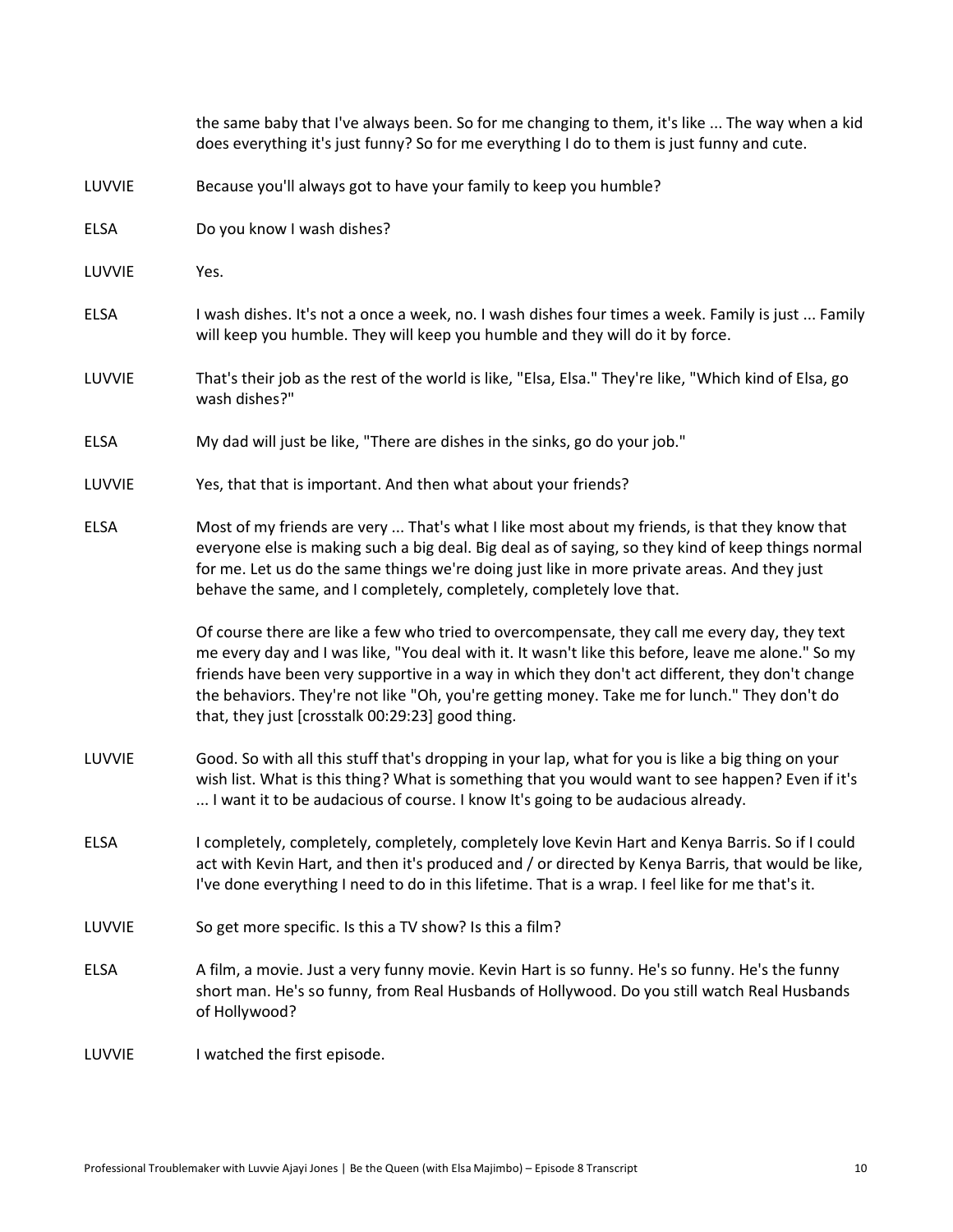ELSA That's hilarious. Kevin Hart was a mess, he's a mess in everything. Either is the, like right allow you the small guy who needs to impress Ice Cube. Or like in Jumanji, he's the small guy that Iran pushes out. He's just a very funny, small guy. And he acts his role very well. He just plays his roles very well. And he can go from having a deep voice to screaming like a little girl. [crosstalk 00:31:12]. LUVVIE So the wish list is a film with Kevin Hart that you act in that is produced or written by Kenya Barris. Okay, we don't put this wish list out of the universe because usually when we speak it out loud like that. It has a tendency to come true. So when it comes true, I'll just replay this clip and say remember when. ELSA You remember when we prophesied? LUVVIE Yeah, prophesied. Yes. Okay, who is your dream brand to work with? ELSA Oh, that's a bit more complicated. I feel like all the guys I would have dreamt of working with ... Oh, the one brand I have no connection to is Versace. Okay, though, I have a few more I have but the one I would have dreamt of working with and I have no connection to is Versace. I just think everything that Versace has done from Gianni to Donatella, they produce the most iconic things on the scene. And I look at their shows from the 90s and things they just shot earlier on. Everything they've done is so iconic. I look at everything Versace is beautiful. Versace, Versace, Versace, Versace, Versace. LUVVIE Got it, so we got Versace. Okay, okay. Again, when that collaboration happens, we'll be understood. What is your dream project? That's not a film. ELSA I think just very ... My dream project, it's a very deep, deep and dark film that shows the realities of life. And I feel like I used to... So many young girls do this. Having eating disorders and just going off the rails for that. And I feel like most films that are out there, have put it in a good way. Like they have good intentions, but so many don't actually capture what's happening, and how it

> Because that's how they were taught, they starve themselves, because they want to be a model. But that's not how it is. People starve themselves because that's how they see other people. People starve themselves because that's how they're told they're going to be prettier and I feel like just working on something like that, that would mean the world to me. I really want to do that very deep, very dark, very intimate, very, very realistic.

is. Most of them make it look like people just go out there and they starve themselves.

## Y'all. It's FEAR-FIGHTER FEBRUARY!

Our mission is to empower 1 million people to fight their fear, in order to achieve their wildest dreams. So during the month of February, we're inviting you to join me and the rest of [LuvvNation](https://luvvnation.com/) for the Fear-Fighter Challenge.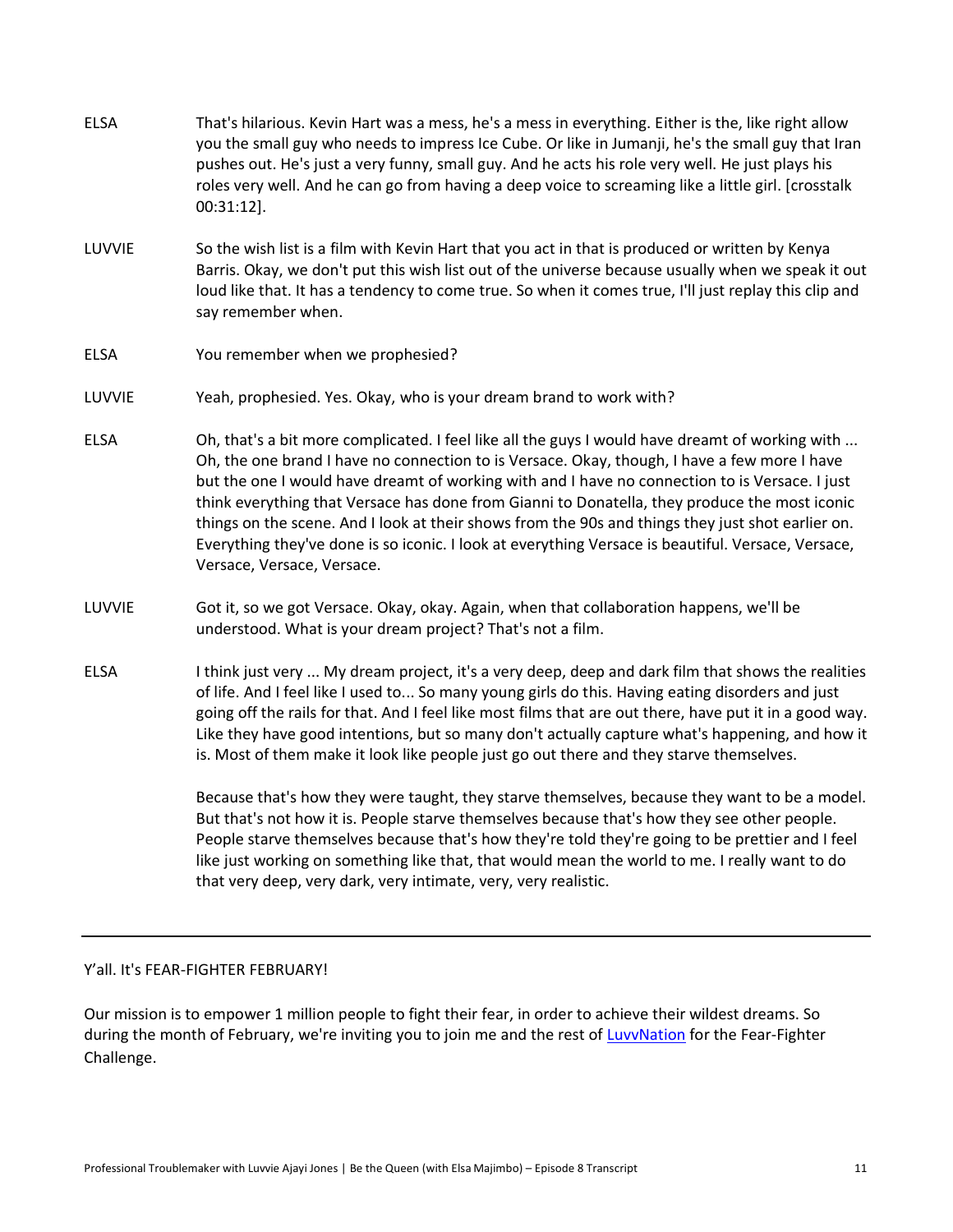Each day in the month of February, when you sign up for daily emails at [FEARFIGHTERCHALLENGE.com,](http://fearfighterchallenge.com/) you will get a call to action that will help you fight fear that day. Simple things that get you closer to tackling fear - that everlasting hater.

And you don't have to fight fear alone! Join us each day in #LuvvNation (my online community and app that is a safe space in a dumpster fire world), where you can link up with other Fear-Fighters to gas each other up.

Sign up now at [FEARFIGHTERCHALLENGE.com!](http://fearfighterchallenge.com/) Join us!

| LUVVIE      | What do you think people would be surprised to learn about you?                                                                                                                                                                                                                                                                                                                                                                              |
|-------------|----------------------------------------------------------------------------------------------------------------------------------------------------------------------------------------------------------------------------------------------------------------------------------------------------------------------------------------------------------------------------------------------------------------------------------------------|
| <b>ELSA</b> | That's I'm shy. I'm really shy.                                                                                                                                                                                                                                                                                                                                                                                                              |
| LUVVIE      | Really?                                                                                                                                                                                                                                                                                                                                                                                                                                      |
| <b>ELSA</b> | I am. I am. I'm so shy. I'm so shy. Given the right crowd, I will not utter a word. I will sit there<br>and just be very quiet. I wouldn't even go on my phone. I'll just be quiet, nod at everything and<br>smile.                                                                                                                                                                                                                          |
| LUVVIE      | What?                                                                                                                                                                                                                                                                                                                                                                                                                                        |
| <b>ELSA</b> | Yeah, given people who can intimidate me, just yeah. So, absolutely, completely I'm just shy.<br>And sometimes even like in meetings, because my manager told me, he's like, "Just think about<br>it as acting. Just think about like you're acting." So sometimes when I'm in meetings, I think<br>about it as acting, and I just kind of act it out. So, unless I feel comfortable, I will just be very<br>quiet, very shy, very reserved. |
| LUVVIE      | Oh, wow. That's a big surprise. Like that actually shocks me. That shocks me for real. Wow.                                                                                                                                                                                                                                                                                                                                                  |
| <b>ELSA</b> | Yeah.                                                                                                                                                                                                                                                                                                                                                                                                                                        |
| LUVVIE      | Wow. And I know you're probably doing 1000 meetings nowadays. You guys Zoom to tea yet?                                                                                                                                                                                                                                                                                                                                                      |
| <b>ELSA</b> | Not really because they're making me money.                                                                                                                                                                                                                                                                                                                                                                                                  |
| LUVVIE      | It's true. Amen.                                                                                                                                                                                                                                                                                                                                                                                                                             |
| <b>ELSA</b> | So, no.                                                                                                                                                                                                                                                                                                                                                                                                                                      |
| LUVVIE      | It's true.                                                                                                                                                                                                                                                                                                                                                                                                                                   |
| <b>ELSA</b> | So, not yet.                                                                                                                                                                                                                                                                                                                                                                                                                                 |
| LUVVIE      | You're like  Well, here's the thing, though, the Zoom meetings will always make you money. It<br>still you who will get tired, and how you're not tired yet?                                                                                                                                                                                                                                                                                 |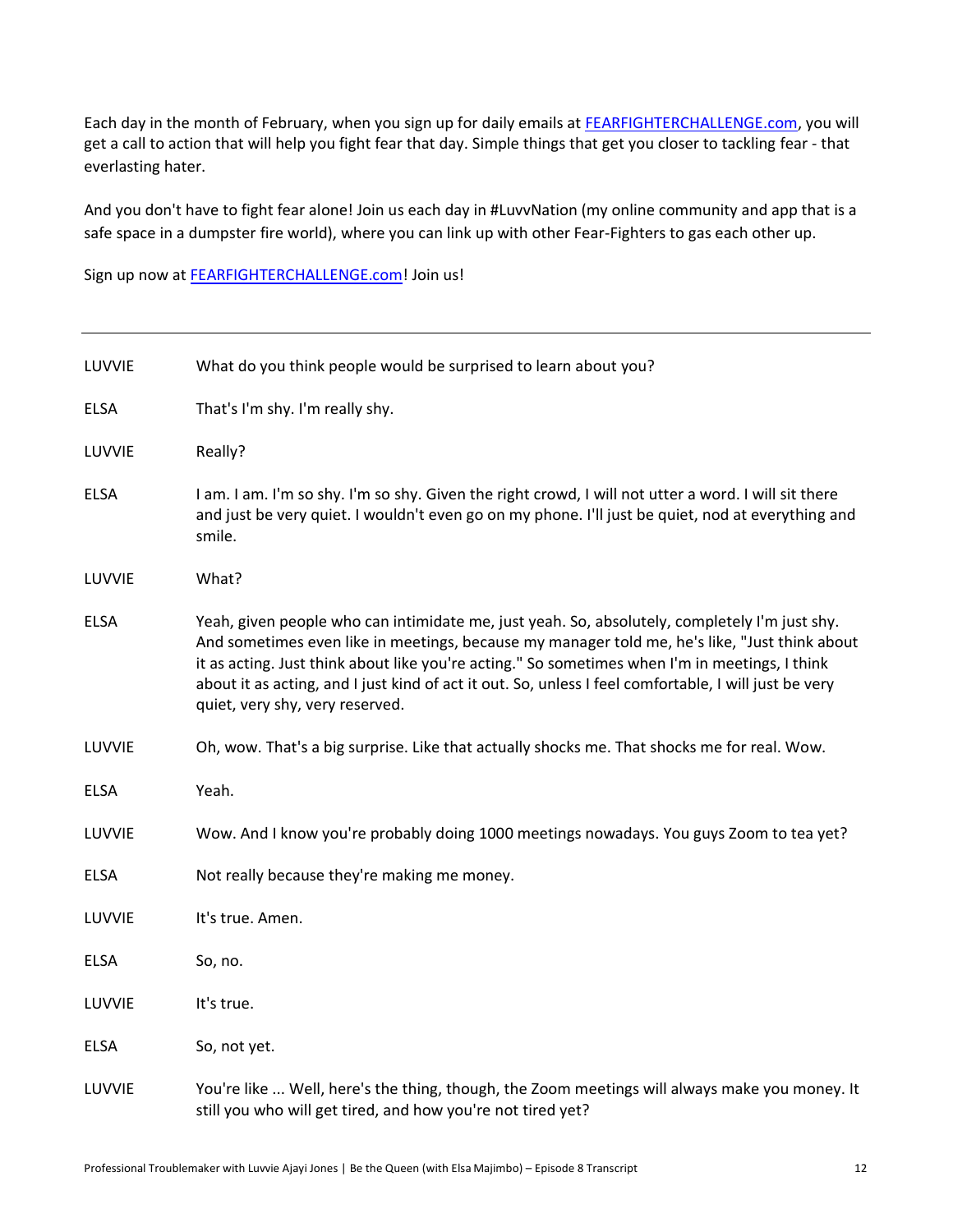| <b>ELSA</b> | They make me  Every time I get tired, I think about the money and I'm up again.                                                                                                                                                                                                                                                                                                                                                                                                                                                                     |
|-------------|-----------------------------------------------------------------------------------------------------------------------------------------------------------------------------------------------------------------------------------------------------------------------------------------------------------------------------------------------------------------------------------------------------------------------------------------------------------------------------------------------------------------------------------------------------|
| LUVVIE      | You're like, "The money energizes me. It energizes me."                                                                                                                                                                                                                                                                                                                                                                                                                                                                                             |
| <b>ELSA</b> | The money, it energizes me.                                                                                                                                                                                                                                                                                                                                                                                                                                                                                                                         |
| LUVVIE      | You know what? The worst part is like the pandemic. If it wasn't the pandemic, you'd be at all<br>these events right now. Like, there's one event every year that you would have been at this<br>year, that would have been epic, and I'm so mad. This is the one event that I missed the most<br>because of quarantine, which is the essence leading women to  No, the Essence Black Women<br>in Hollywood event. When I tell you, that's the one event I'm mad about. That's the one event<br>that I'm like, "Ah, it really took me." That event- |
| <b>ELSA</b> | I will attend it next year-                                                                                                                                                                                                                                                                                                                                                                                                                                                                                                                         |
| LUVVIE      | In Jesus name. In Jesus name.                                                                                                                                                                                                                                                                                                                                                                                                                                                                                                                       |
| <b>ELSA</b> | in Jesus name-                                                                                                                                                                                                                                                                                                                                                                                                                                                                                                                                      |
| LUVVIE      | Because all the people you named, be at that event. Zendaya be there, Lupita be there, Angela<br>Bassett be there, Oprah, Lena Waithe, it's like every year-                                                                                                                                                                                                                                                                                                                                                                                        |
| <b>ELSA</b> | Viola Davis.                                                                                                                                                                                                                                                                                                                                                                                                                                                                                                                                        |
| LUVVIE      | Yes. Every year. I pains me. And it happens every  it happens like the Thursday before Oscar<br>weekend. And I just want to get out of quarantine, because that event is so soul filling because<br>all these powerful black women in one place being celebrated. Ah, it just feels so good. It feels<br>so good. And you'll be there next year, quarantine I beg, please, stop. Lord.                                                                                                                                                              |
| <b>ELSA</b> | Oh, pandemic you will end in Jesus name.                                                                                                                                                                                                                                                                                                                                                                                                                                                                                                            |
| LUVVIE      | In Jesus name. Who is somebody who you would love to meet at the first event that you go to<br>once quarantine is over?                                                                                                                                                                                                                                                                                                                                                                                                                             |
| <b>ELSA</b> | I feel like I would love to meet Bozoma Saint John.                                                                                                                                                                                                                                                                                                                                                                                                                                                                                                 |
| LUVVIE      | My bestie.                                                                                                                                                                                                                                                                                                                                                                                                                                                                                                                                          |
| <b>ELSA</b> | She is a powerhouse. I have never seen a woman so  Oh, I have watched her for such a long<br>time, and she does everything. And she doesn't just do it, she does it damn well. She is the boss,<br>and she just she commands everyone's attention. She is someone who is just  and she's such a<br>kind person, such a strong personality.                                                                                                                                                                                                          |
|             | She's everything, she's someone  Do you know the first time I texted her I was freaking out.                                                                                                                                                                                                                                                                                                                                                                                                                                                        |

She's everything, she's someone ... Do you know the first time I texted her I was freaking out. And I sent her about like, five [we-st 00:38:56] note, and it was me screaming telling her, "I've wanted to text you for such a long time, but I've been so scared. I hope this doesn't scare you."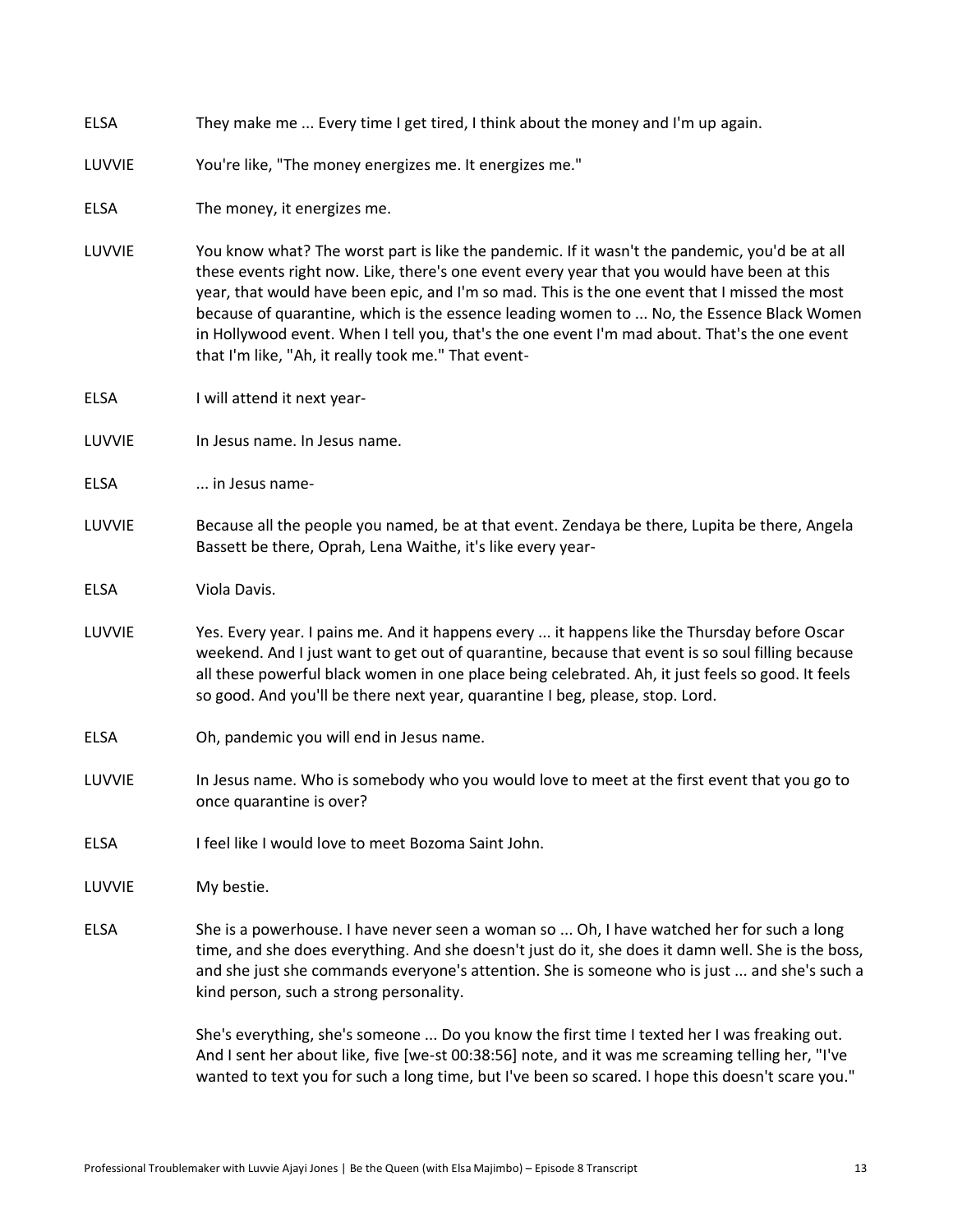And she was so nice about it. She was like, "You can calm down, it's fine." So, she's someone I just, I'd love to meet.

LUVVIE She's amazing. Boz is big sister of life, and how people see as this powerhouse, she's also a fighter for people who she loves. The best thing about her is Boz leads as well as she loves. And I think that's really why she continues to soar, like what you see is actually real, and then even deeper. She's magic. That's the homie, and I think ... It's so funny when I was like, "Oh, I'm interviewing Elsa," she was like, "Oh, I'm texting her right now." We were on WhatsApp, and she's like, "Oh, I'm about to text her right now." I was like, "Yeah, it's going to be a good conversation." But she's amazing.

> So yeah, that's going to be a good pair. I'm really glad that you have her, and you have access to her, because you, the fact that you're only 19. Elsa, I don't think you understand. The fact that you're only 19 is actually wild. Because you are already getting doors open for you, you're already opening doors that most people will never even know exist. What's happening for you right now is magical and deserved. And I hope that you get all the insight about all the mistakes we made, so you don't have to make them.

- ELSA And the good thing is that I have you guys to tell me what's up. So, that's the most beautiful part about all this. I have you guys, I don't even need to watch you guys. And I know you'll be very straight with me, and you'll be like, "No, Elsa, that's messed up. Why would you do that?" So, don't do that, you know not to do that. And I feel like that's the best part about this. I have you guys by my side, it's not something I have to watch, I have it firsthand. And that's a beautiful blessing.
- LUVVIE Like, you winning, listen, I'm so excited for you. I'm so excited for what is waiting for you that's going to blow your mind even more. I'm just watching and being like, "This is a magical stuff that could not have happened for any of us." In the way it's doing for you, and the fact that you are still being authentically yourself, I just hope you never lose it as you're in between the meetings, in between the Zooms, as they're carrying you away to Paris to do all these campaigns. Just always stay you in a way that nobody can move it. Because, you know what I mean? It gets tough after a while because people love the underdog story, and as you get bigger and bigger, people are going to start throwing things at you that don't belong to you.

ELSA So true. True. So true.

- LUVVIE So, I'm like you ready for it, though. You're ready for it. You're super ready.
- ELSA I'm ready. It's going to be such an amazing journey. But I'm on, and I can't wait to see where it takes me.
- LUVVIE How are you taking care of yourself in this time? What are you doing to stay grounded? How are you staying good in the middle of the busy?
- ELSA I feel like the thing that keeps me sane most of the time is my relationship with God. And it's just, it's very ... I think, I feel like it's very close, and it's such a safe space for me. And it's just an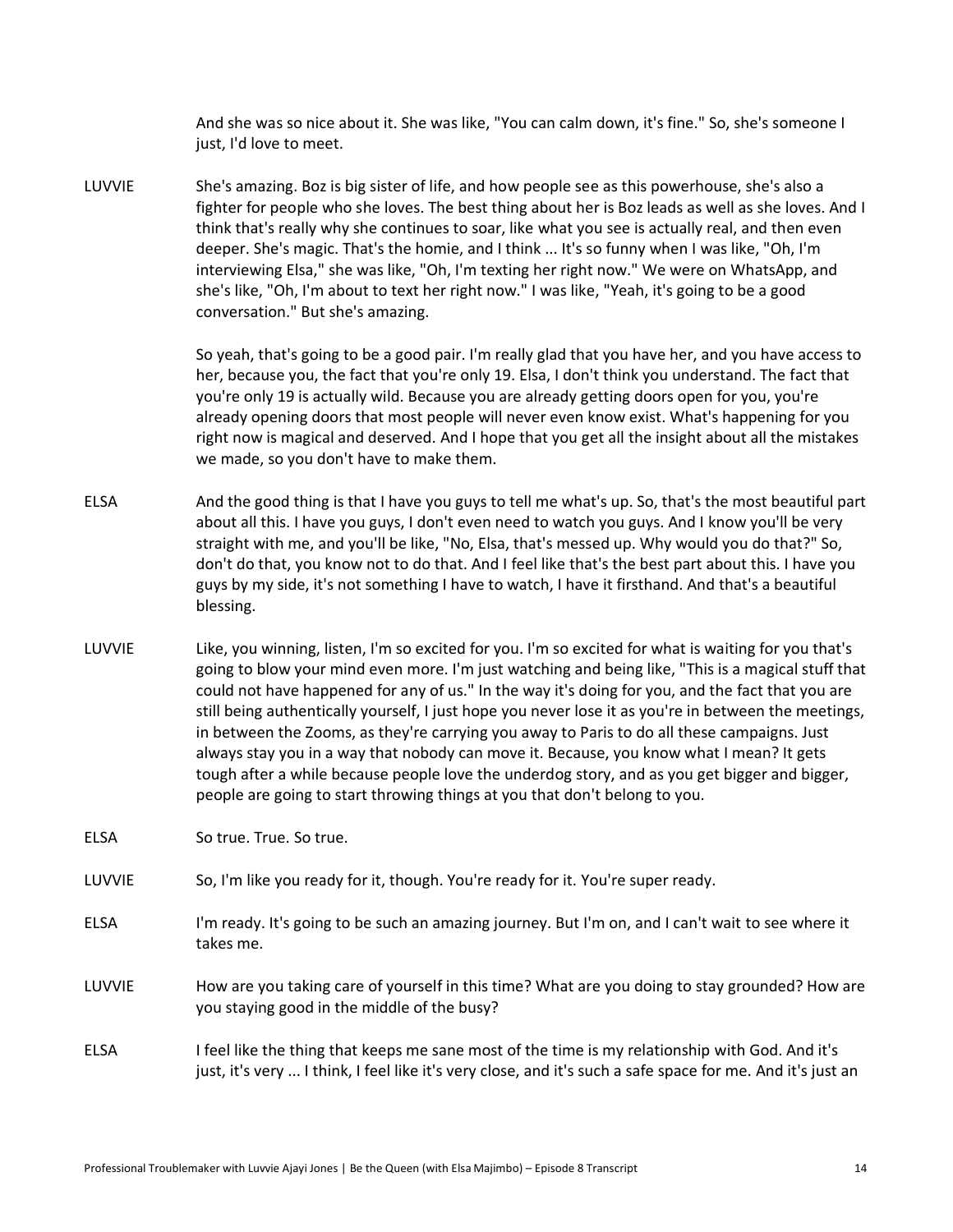|             | anchor that holds me in everything. And it just, it always grounds me. And it's such a beautiful<br>relationship. I feel like it's a very nice space in which I'm not charged.                                                                                                                                                                                                                                                                                                                                                                                                                                                                                                   |
|-------------|----------------------------------------------------------------------------------------------------------------------------------------------------------------------------------------------------------------------------------------------------------------------------------------------------------------------------------------------------------------------------------------------------------------------------------------------------------------------------------------------------------------------------------------------------------------------------------------------------------------------------------------------------------------------------------|
| LUVVIE      | Yeah.                                                                                                                                                                                                                                                                                                                                                                                                                                                                                                                                                                                                                                                                            |
| <b>ELSA</b> | And I can always go as myself and I'm always led into the path that is correct. So, that's the thing<br>in my life I cherish the most, and I would not trade for anything. And it's just it's a part of my life<br>I can always turn to no matter what.                                                                                                                                                                                                                                                                                                                                                                                                                          |
| LUVVIE      | That's amazing. That's clutch. That's clutch. Because Listen, God sprinkled some fairy dust on<br>you like  God was like, "Let me just give her extra piece of favor. Let me throw extra mercy and<br>grace in there too." Because girl, magic.                                                                                                                                                                                                                                                                                                                                                                                                                                  |
| <b>ELSA</b> | He gave me all of it. He did not spare anything, he just threw it all on. It's incredible. I am so<br>grateful to Him, and I just  I always have this conversation with Him. It's not even like prayer,<br>it's like actual conversations, and I speak to Him. And I just tell him how thankful I am, because<br>everything that's happened to me, it's miraculous. And it cannot be explained any other way. So,<br>I'm just  it's insane, and I'm grateful that I have Him on my side.                                                                                                                                                                                         |
| LUVVIE      | It's amazing to watch. Listen, I would be thinking God constantly like, "Look, you are clearly<br>doing extra work in our lives. Just extra work." And so, I just renamed this podcast. This podcast<br>used to be called Rants & Randomness. I renamed professional troublemaker because in exactly<br>four weeks from when I'm doing this recording, my second book comes out.                                                                                                                                                                                                                                                                                                 |
| LUVVIE      | And I wrote the book because  Yes. And it's also called Professional Troublemaker. The first<br>book that I wrote allowed me retire my mother, and that was like a lifelong dream to tell her to<br>never have to work again. The second book is Professional Troublemaker because I realized I like<br>to be in conversation with people who I think are professional troublemakers. Like the people<br>who I have interviewed for my podcast, I've interviewed Boz, Jennifer Lewis, all types of people<br>who I think live life in a way that makes good trouble, like John Lewis said. So, what do you<br>what does Professional Troublemaker mean to you?                   |
| ELSA        | I feel like the position I'm in, and the way I'm headed, I'll just, I'll change the perspective on how<br>the world takes and sees young African girls. And they're going to come for everything, and<br>they're going to take, they're going to give people a run for the money. And all this, everything<br>has been seen before it will be in the past. And it will just, it will change one step at a time, but it<br>will change. So, I think that's the trouble I'm going to cause, and it's going to be a whirlwind.                                                                                                                                                      |
| LUVVIE      | Yes. And you're already causing it, like, you just came through. Now you have people looking<br>You know how people talk about Africa as if it's one big continent, and you're  people are like,<br>Oh, Kenya. She's from Kenya. Let me look up Kenya." You didn't look up Kenya before? You<br>didn't look up Kenya before. Okay. Now, okay. You're already making that good trouble. You're<br>absolutely making that good trouble. And that's why I wanted to talk to you, I was like, "That's a<br>troublemaker right there." For the best thing you show up as your full self, African girl who's<br>confident, who was like, "Yes. Why am I not stunning? Of course I am." |
| <b>ELSA</b> | Yeah. I'm stunning.                                                                                                                                                                                                                                                                                                                                                                                                                                                                                                                                                                                                                                                              |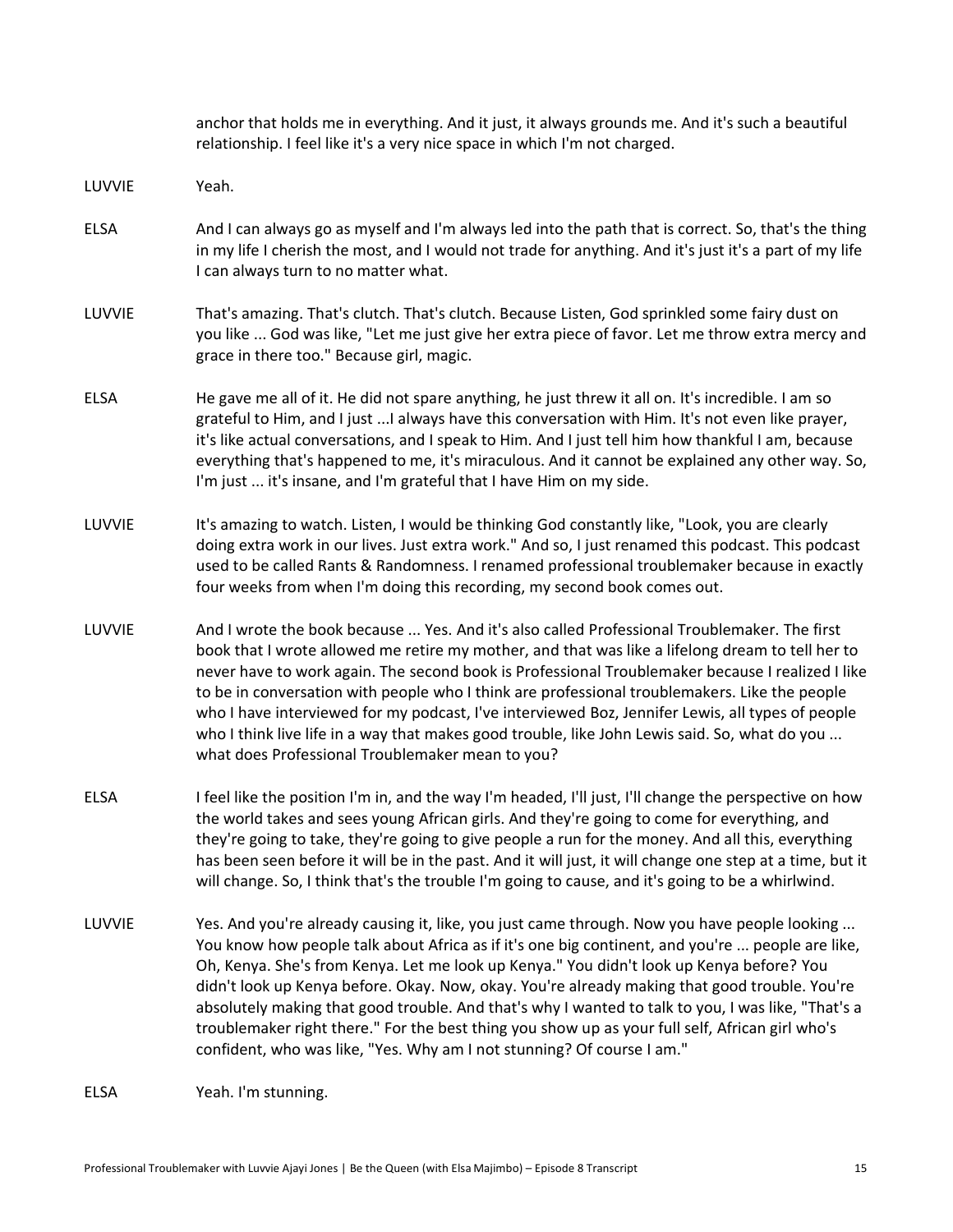- LUVVIE Let them know. So, one more question. When you are not in the room, what do you want people to say about you?
- ELSA Okay. No one ever asked me that before.
- LUVVIE Yes.
- ELSA I want people to say that is the most confidence and bravery I have ever seen in one person. I just, I want to enter a room and command it, and when I speak people listen. And when I put things down, people think about it for the next three weeks to come. I want to be that person who I'm just a force to be reckoned with.

You know, when you think about Elsa, you think about the most amazing ideas, and projects and just how she speaks with the confidence in her, and she is such a brave person, and goes for everything, and knows what she deserves, and never takes less, and you cannot mess with her.

LUVVIE Why not? Let's go. Yes. Elsa, thank you so much for joining me on Professional Troublemaker.

ELSA Thank you for having me.

LUVVIE I'm just proud to be in your company, proud to watch you rise, and excited to see everything else you have going, and what you create for us. I beg, continue to make big trouble, good trouble.

ELSA I will. The biggest and the worst.

The lesson I'm taking from talking to Elsa is this – if you have a big dream, it's on you to make it happen. You start creating what you want to do with what you have. Even if no one is watching. Elsa had that confidence and bravery when she didn't have all those followers on social. Now she has more than 2 million followers on Instagram with more to come, but she's still out here creating and making moves and walking through doors as they open.

How will you show up confidently in the space you're in right now? What do you need to do to be audacious and transform the world? It could be a big thing or a small thing. But do something.

I hope you'll follow Elsa on social media so she can keep inspiring you as that reminder of what's possible. She's [@majimb.o](https://www.instagram.com/majimb.o/) on Instagram and [@elsa.majimbo](https://www.tiktok.com/@elsa.majimbo) on TikTok. She's absolutely hilarious. Just go down the rabbit hole.

Much love to Chicago Recording Company, who I've been partnering with from the start of this podcast and they've been such a huge help putting my recordings from home together and making the sound on point.